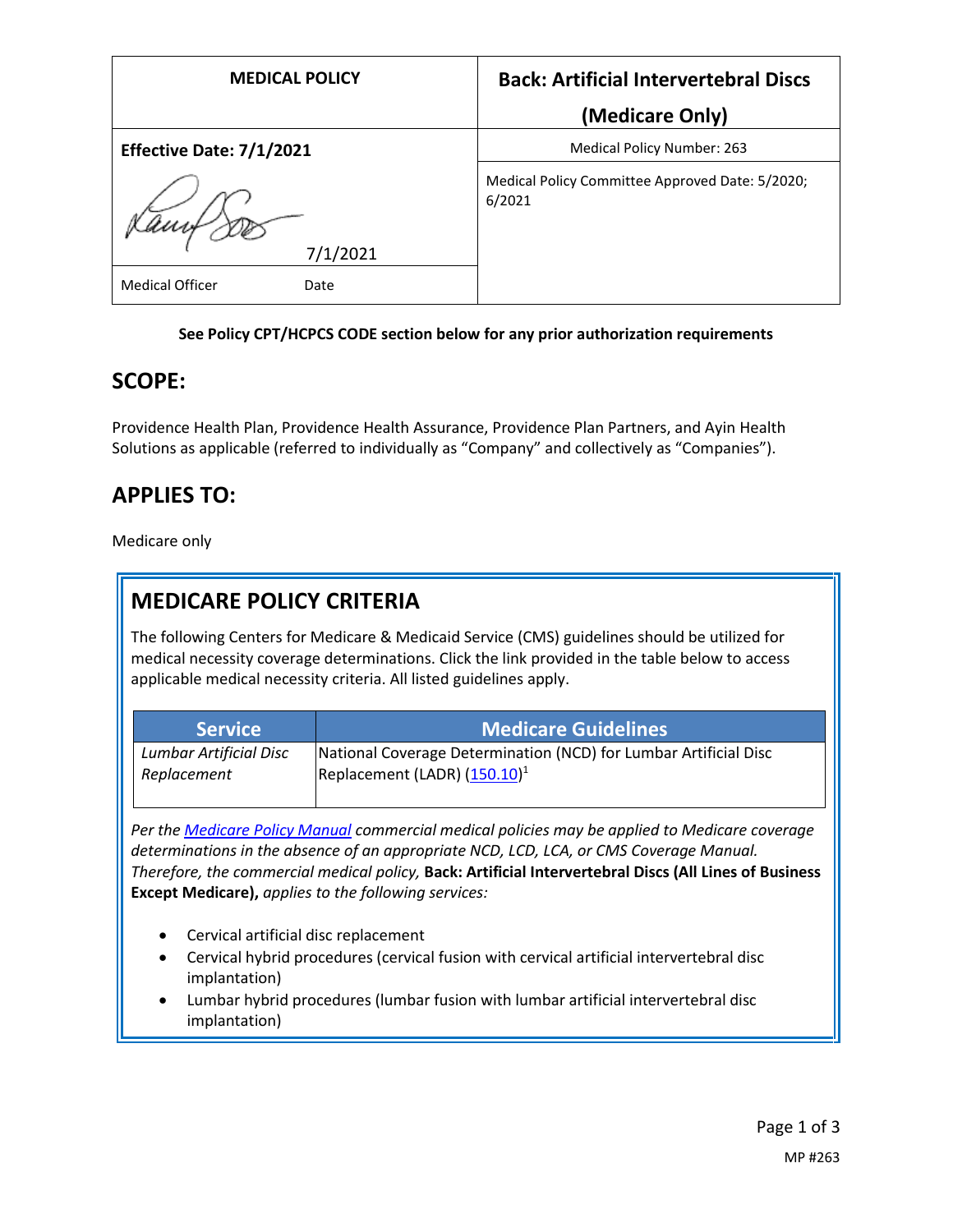**(Medicare Only)**

# **CPT/HCPCS CODES**

| <b>Medicare Only</b>                |                                                                                                                                                                                                                                                                                                       |  |
|-------------------------------------|-------------------------------------------------------------------------------------------------------------------------------------------------------------------------------------------------------------------------------------------------------------------------------------------------------|--|
| <b>Prior Authorization Required</b> |                                                                                                                                                                                                                                                                                                       |  |
| 22856                               | Total disc arthroplasty (artificial disc), anterior approach, including discectomy with end<br>plate preparation (includes osteophytectomy for nerve root or spinal cord<br>decompression and microdissection); single interspace, cervical                                                           |  |
| 22857                               | Total disc arthroplasty (artificial disc), anterior approach, including discectomy to<br>prepare interspace (other than for decompression), single interspace, lumbar                                                                                                                                 |  |
| 22858                               | Total disc arthroplasty (artificial disc), anterior approach, including discectomy with end<br>plate preparation (includes osteophytectomy for nerve root or spinal cord<br>decompression and microdissection); second level, cervical (List separately in addition to<br>code for primary procedure) |  |
| 22861                               | Revision including replacement of total disc arthroplasty (artificial disc), anterior<br>approach, single interspace; cervical                                                                                                                                                                        |  |
| 22862                               | Revision including replacement of total disc arthroplasty (artificial disc), anterior<br>approach, single interspace; lumbar                                                                                                                                                                          |  |
| 22864                               | Removal of total disc arthroplasty (artificial disc), anterior approach, single interspace;<br>cervical                                                                                                                                                                                               |  |
| 22865                               | Removal of total disc arthroplasty (artificial disc), anterior approach, single interspace;<br>lumbar                                                                                                                                                                                                 |  |
| 0095T                               | Removal of total disc arthroplasty (artificial disc), anterior approach, each additional<br>interspace, cervical (List separately in addition to code for primary procedure)                                                                                                                          |  |
| 0098T                               | Revision including replacement of total disc arthroplasty (artificial disc), anterior<br>approach, each additional interspace, cervical (List separately in addition to code for<br>primary procedure)                                                                                                |  |
| 0164T                               | Removal of total disc arthroplasty, (artificial disc), anterior approach, each additional<br>interspace, lumbar (List separately in addition to code for primary procedure)                                                                                                                           |  |
| <b>Not Covered</b>                  |                                                                                                                                                                                                                                                                                                       |  |
| 0163T                               | Total disc arthroplasty (artificial disc), anterior approach, including discectomy to<br>prepare interspace (other than for decompression), each additional interspace, lumbar<br>(List separately in addition to code for primary procedure)                                                         |  |
| 0165T                               | Revision including replacement of total disc arthroplasty (artificial disc), anterior<br>approach, each additional interspace, lumbar (List separately in addition to code for<br>primary procedure)                                                                                                  |  |
| 0375T                               | TERMED 12/31/19<br>Total disc arthroplasty (artificial disc), anterior approach, including discectomy with end<br>plate preparation (includes osteophytectomy for nerve root or spinal cord<br>decompression and microdissection), cervical, three or more levels                                     |  |